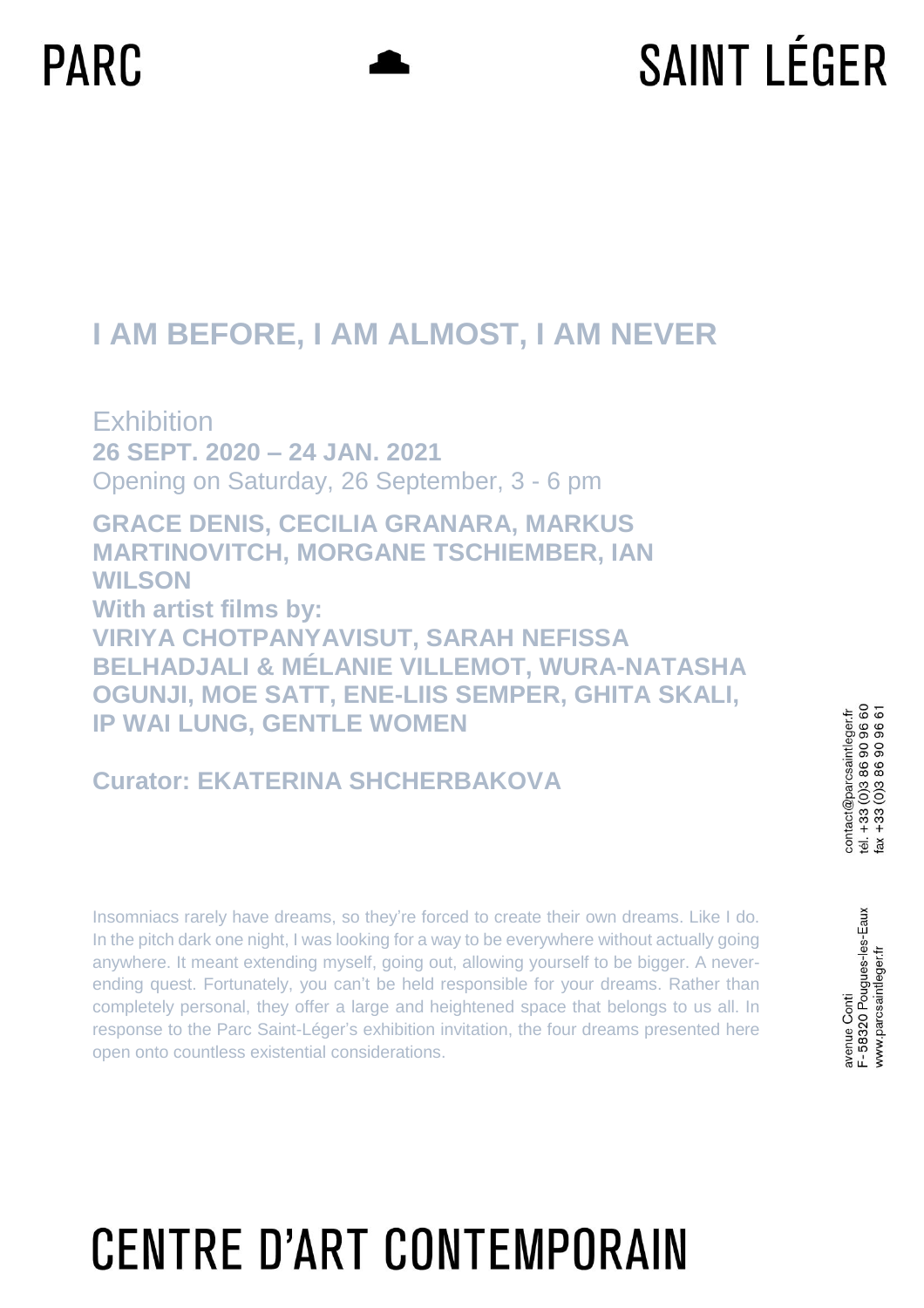$\overline{a}$ 

# **SAINT LÉGER**

Four. It is the number of points on a compass, seasons, and limbs of the human body. Place yourself in a seed of the world's most common plant, listen to Donna Haraway and Aristotle having a casual conversation about time, find an all-purpose electric tree, and receive a puzzling message from a stranger about the metaphysical properties of breathing...

For Bifo<sup>1</sup>, poetry is only perceptible through breath, because it is its projection. Together, these two phenomena provide an ontological rhythm, a tempo that exists beyond established conventions. The duo's super inclusive nature, which stimulates the sociopolitical imagination, is based on the principle of *poiesis*. Excessive activity results from abundance, not scarcity. The activity of something that didn't exist before is generated. Ubiquitous poetic expression. The exhilarating moment of creating something that doesn't exist, the *kairos* as Donna Haraway<sup>2</sup> calls it, the time of joy and pain. The time of trouble. The time of becoming.

According to Luce Irigaray<sup>3</sup>, when ancient Greek philosophers focused on the logos they robbed us of the process of becoming. The latter is called *apeiron* and can be described as an infinite phenomenon, like a fertile void or primal chaos. Seeing the world through the *apeiron* paradigm entails endless variations of relationships, by offering scope for differentiation. For fear of excessively inclusive openness, such a vision was excluded from a world dominated by *logos*, which spawned a closed and determinate framework, where relationships can only exist by similarity.

This exhibition, which started with four semi-theoretical and semi-fictional dreams by the curator celebrating the notion of becoming, features five site-specific atmospheres, a video program, and a sound installation. The latter is a dream reading given by Simon.e Thiébaut.

A dream's message can seem clear to us when we're asleep. But when we awaken, we can only search among many possible interpretations. Were we to summarize the essence of this exhibition in a single sentence, it could be the search for our place in the world in relation to other forms of life. Or a study of our inner worlds and our personal relationships to ourselves. And the acceptance of its sometimes painful diversity as being a part of our own individual space. Accepting non-Cartesian principles as a response to power linked to capitalist and patriarchal networks. The history of introspections about places and people is illustrated through biographical myths and self-fiction.

Upon entering the exhibition, the visitors are greeted by Cecilia Granara's walls breathing a poignant message. Her work *Cycles* personifies an allegorical map of cosmic principles as well as personal self-reflection. Her vibrant painting portrays the complex fusion of

<sup>1</sup> Franco "Bifo" Berardi, *Breathing: Chaos and Poetry*, Semiotext(e), Los Angeles, 2019

<sup>2</sup> Donna J. Haraway, Staying with the Trouble, Duke University Press, Durham, 2016

<sup>3</sup> Luce Irigaray, *In the Beginning, She Was*, Bloomsbury, London, 2012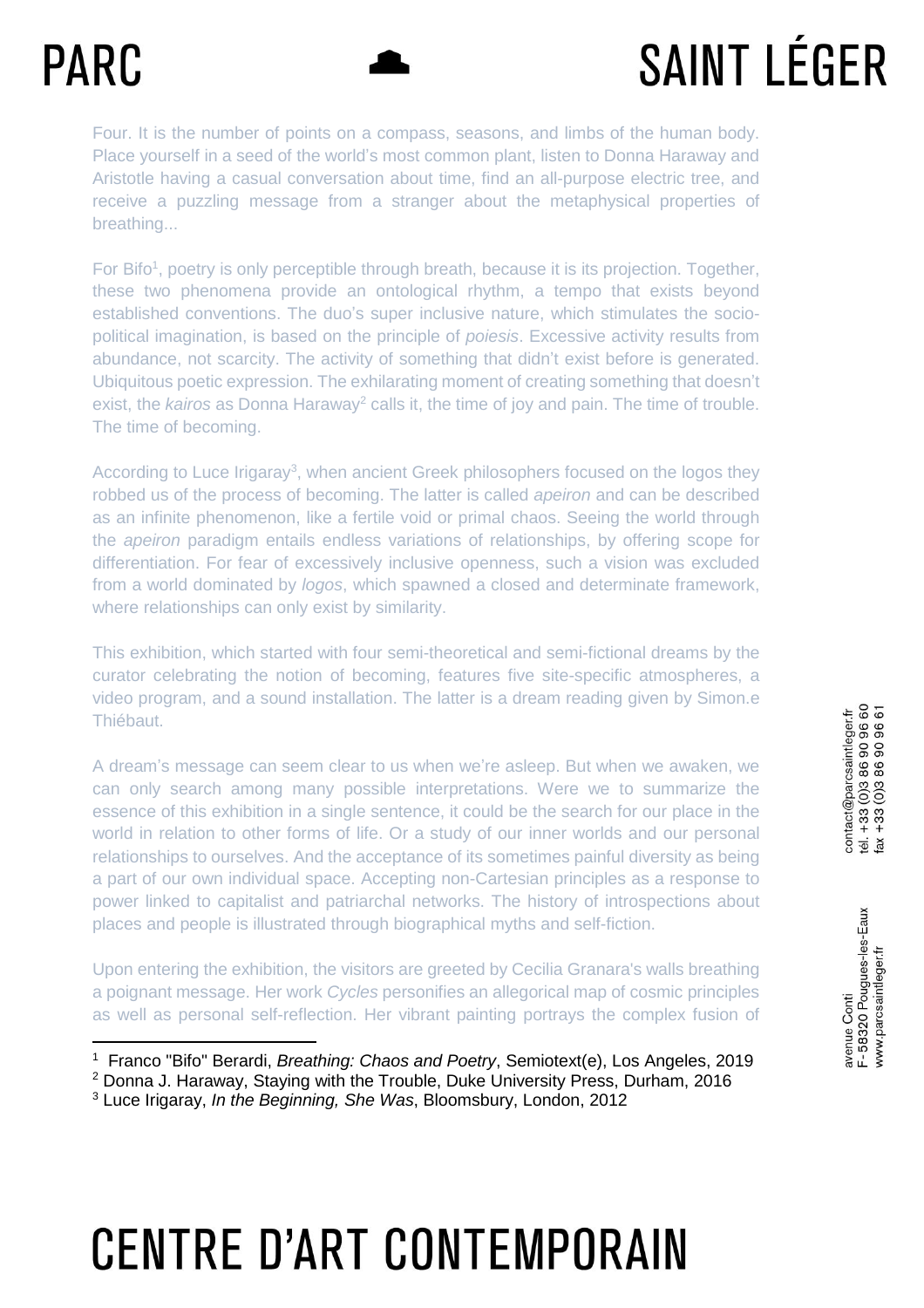# **SAINT LÉGER**

experiences which permeate flesh and bones, words and thoughts, raw materials and mortal remains. Generous gifts and evictions, the miraculous birth of a being and the death of its origin. The work's coded language can be uncoded with Ancient Egyptian hieroglyphics. The painting *Seba (Space in Your Head)* changes the beholder's outlook: a room without a ceiling is studded with "Seba" signs, shaped like starfish. In Egyptian mythology, the term 'seba' means discipline or learning and is associated with gates and doorways. Heavenly bodies were also used as data to be interpreted or were given meanings to describe earthly processes. The Seba symbol also often adorned representations of the sky goddess Nut.

In the painting opposite, *Body Confusion (Corpse Pose)*, a green woman is covered with eyes shaped like mandorlas and resembling leaves. She lies under a tree, with her organs and limbs as its fruit incorporating the seven chakra colors. Covered with eyes, she observes her outer and inner selves as she lies in the Savasana pose. The Ouroboros, a snake biting its tail that represents eternal cyclic renewal, becomes a meta-image of the pictorial composition before her, with her skin absorbing the colors of the frescoes on the opposite walls like a mirror. Filled with joy and rage, desire and expectation, sorrow and serenity, this work is a sign by sign depiction of a timeless view of the world, as it exists and becomes apparent solely through ourselves. Without an origin, it can neither see nor view itself.

The nature of Morgane Tschiember's hanging tree trunks sways between a belly and an exuvie (the skin animals shed when they moult), thus illustrating the relationship between substances and psychology. Rubber, a durable and unexpected material, is also extraordinarily malleable. Completely natural, made from trees' latex, it holds the trunks, thus forming a skin or protective layer of what it envelops. Filled with plaster and wood, the rubber tubes offer a space with one side or "belly" touching the other, thus allowing the full structure to exist. The rubber skin is covered in and nourished by jojoba oil and essential spikenard oil, one of the most spiritually and medically significantly liquids, extensively used in ancient rituals (Mary Magdalene used essential spikenard oil to massage Jesus Christ's feet, which she then dried with her hair). The metal chains, a cold material, are covered with crystallized wax, which creates a surprisingly smooth surface. These metamorphosing parts are supported by various materials, and at the same time encouraged to unshackle, purify themselves, and shed their skin.

Ian Wilson's *Circle on the Floor* is his last physical object before spending his time exploring the spoken language's potential to provide abstraction in his *Discussions*, the content of which has never been documented. Deciding not to make physical objects came from liking to travel light, and yet give others considerable substance in discussions, which constitute Wilson's body of work after *Circle on the Floor*. Dealing with a circle makes us aware of how nonhomogeneous spaces are. Crossing the circle requires accepting there is no return. The focus of his second work in the exhibition, *Time (spoken*),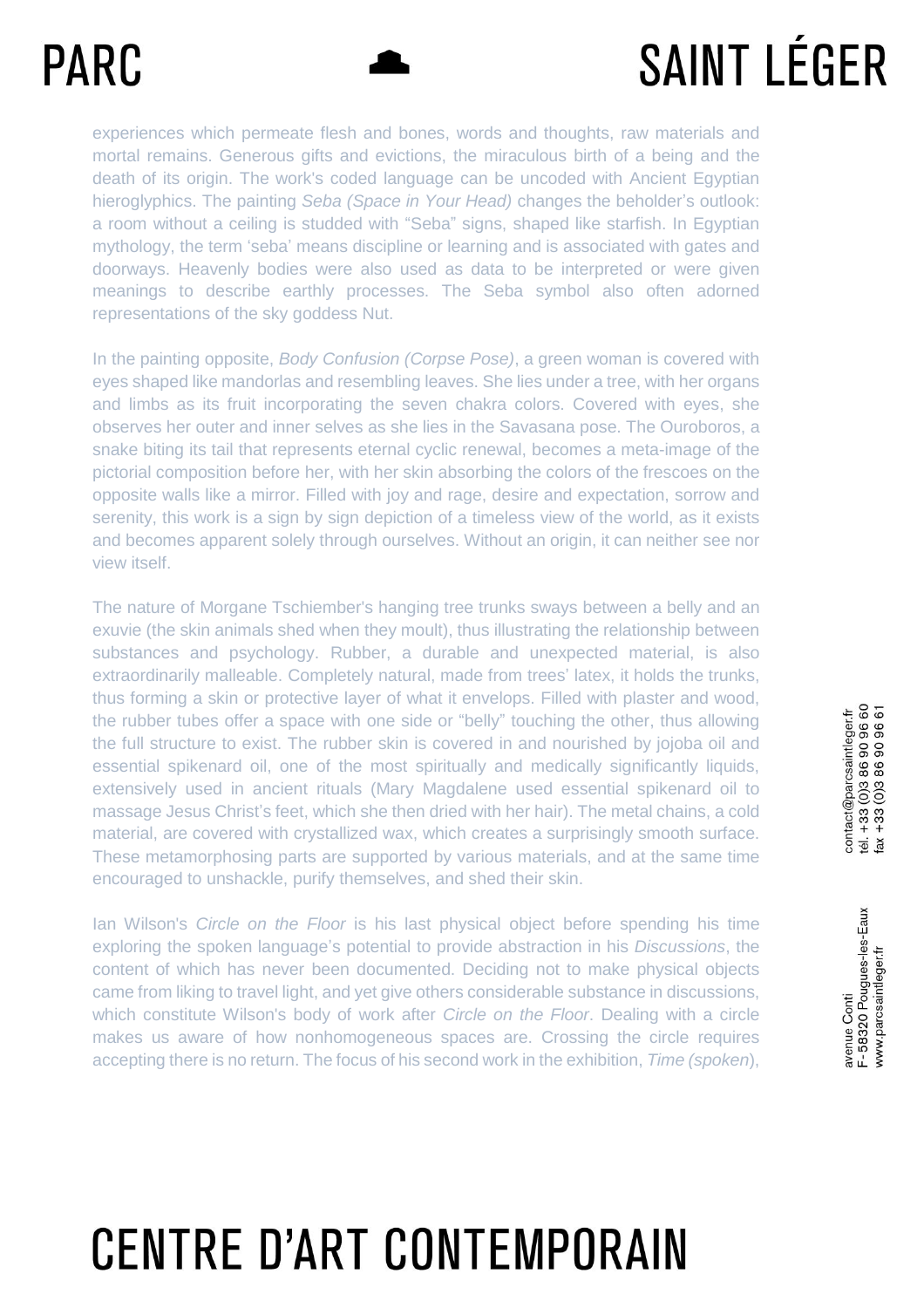# **SAINT LÉGER**

which further stimulated his work on oral communication, shifts from time to the nature of knowledge and non-knowledge, the critical consciousness of the "Absolute".

The immaculate domestic interior presented in the art center's mezzanine gallery is an installation by Markus Martinovitch titled *I am here, I am with you*. The sentence is a mantra that helped young Markus, who has a form of autism, to keep a certain balance as he learned to interact with the world. Since his childhood, Markus' mother has been saying these words to him repeatedly in times of crisis. He incessantly reiterates the sentence in writing on every surface when he feels alone. Markus' deserted and colorless room is filled with his presence: every object and every surface expresses it.

Grace Denis' contribution, the work *En partant, il revient* ('By leaving, he returns'), is on the large mezzanine, which overlooks an old chestnut tree. In the artist's eyes, the tree's life cycle shows the flow and measure of time. When reflecting upon the year 2020's lost Spring, we look outside from above. The photograph the artist took in summer 2020 covers the window from which one would normally see the tree in winter dormancy. The gallery is filled with summer light. Although inedible, the commonly used tree fruit offers a potent homeopathic remedy against sadness, irritability, depression, apathy, and poor concentration. The light-bathed image is also converted into sound waves in the room. Thus, a poem travels through space offering an interpretation of an *aesculus hippocastanum* (horse chestnut tree) evolving over time, in an ode to departure and arrival.

Another important section of the exhibition is the projection space, which opens onto an ample flow of narratives. Viriya Chotpanyavisut's *Late Summer in Bangkok* shows a thunderstorm after an extraordinarily hot day. The lightning and city lights together highlight a fisherman's face, alone against the harsh, overpowering, and unbridled power of nature.

In Sarah Nefissa Belhadjali & Mélanie Villemot's video *Et puis iel se dit que le changement c'est la vie* (And then they tell themselves that change is life), two people take a stone from the Trimouns quarry, the largest talc quarry in the world. Meticulously sawn, cut and sanded by hand, they are then both tied together by their ankles and perform a dance to help heal the world's anxiety about the energy and environmental crisis.

In Wura-Natasha Ogunji's videos, *Marks*, *Belongings*, *Two*, *Ife head walks on water*, and *My father and I dance in outer space*, the relationship of physical, historical, and emotional connections between Africa and America are physically expressed by the artist who stimulates genetic and cell memory to create movements, memories, and stories.

Moe Satt's observation of hands at work in a city's public spaces in the film *Hands Around in Yangon* reveals a certain amount of anonymous persistence and care. Daily motions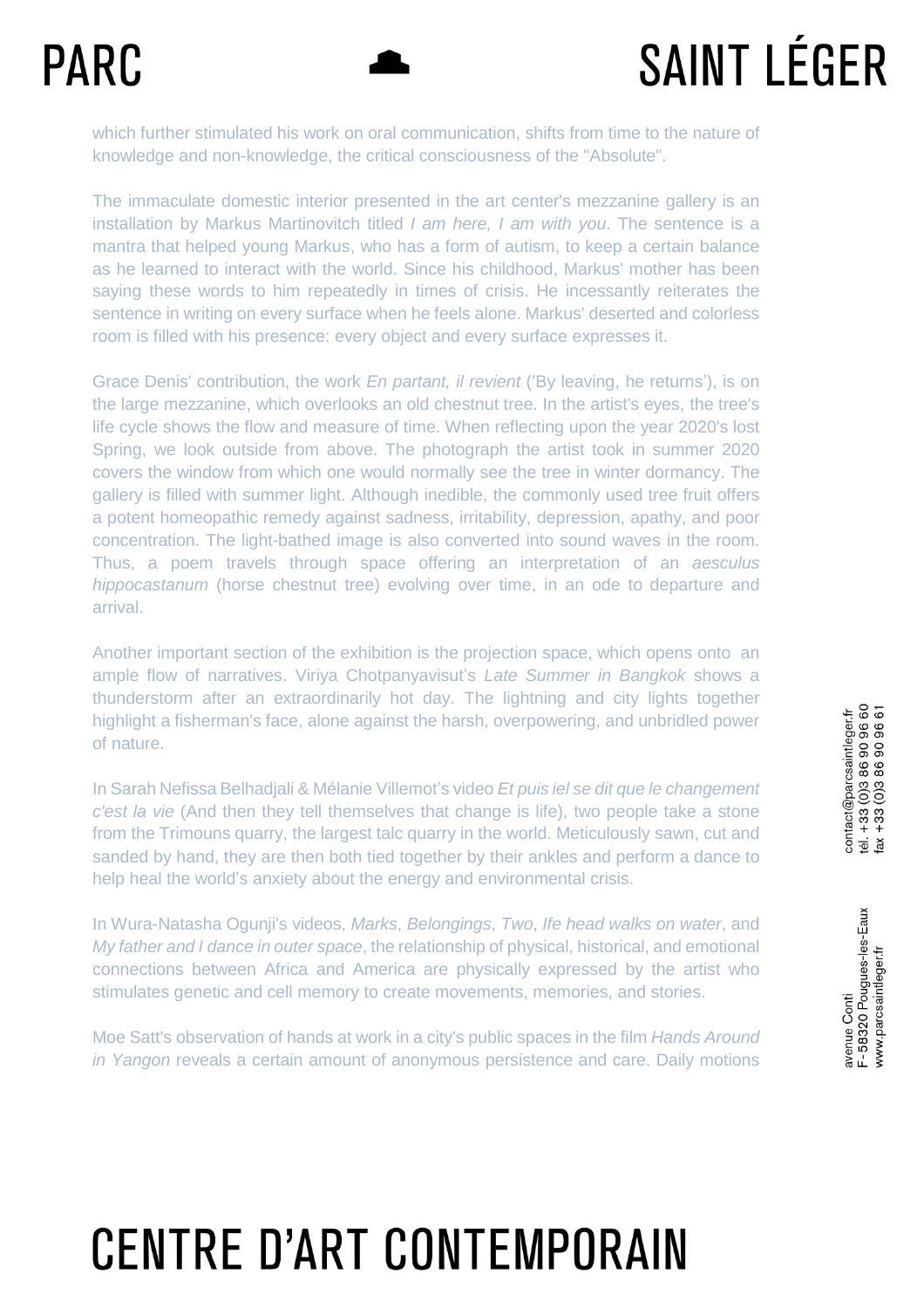# **SAINT LÉGER**

and activities - counting money, cutting fingernails, peeling vegetables - are a kind of communal experience, which are interrupted and repeated almost like rituals.

In *FF / Rew*, Ene-Liis Semper commits suicide in several ways: first with a rope and noose, then with a gun. The video then rolls backwards and cancels these "suicides". A child's intense bursts of joy in Ghita Skali's *Playground* lends a background contrary to her incredible vivaciousness when the focus shifts to this scenario in a graveyard.

The video *Meditation / Walk / Lottery Center* by Ip Wai Lung was created in Thailand's Lottery Center, an intermediary space between speculation and superstition where fortunes are traded. The bustling location of constant efforts to seek and find, win and lose, offers an extension of the artist's selfless meditative walking.

Gentle Women's *Le Lait pour Vera* ('Milk for Vera') shows a personal experience of one of the artists. When her child was born, they spent a month apart in different intensive care units. Not seeing her child, the artist imagined what she was like and collected her breast milk as the sole evidence of having become a mother. The film shows Evgeniya Lapteva's performance with her breast milk when her daughter couldn't breathe on her own.

Other texts may well be written later, towards the middle or the end of the exhibition, and it will certainly be interesting to consider new relationships, between the works, ideas, them, you, me, our eyes, our breathing. But do we write or read in the total darkness of insomnia? Never. Alone inside my room at night, I'm with you, I look at you. Because, like Clarice Lispector, who suggested the exhibition title, said, what I write to you is not for reading - it is for being.

Ekaterina Shcherbakova September 2020

F-58320 Pougues-les-Eaux www.parcsaintleger.fr avenue Conti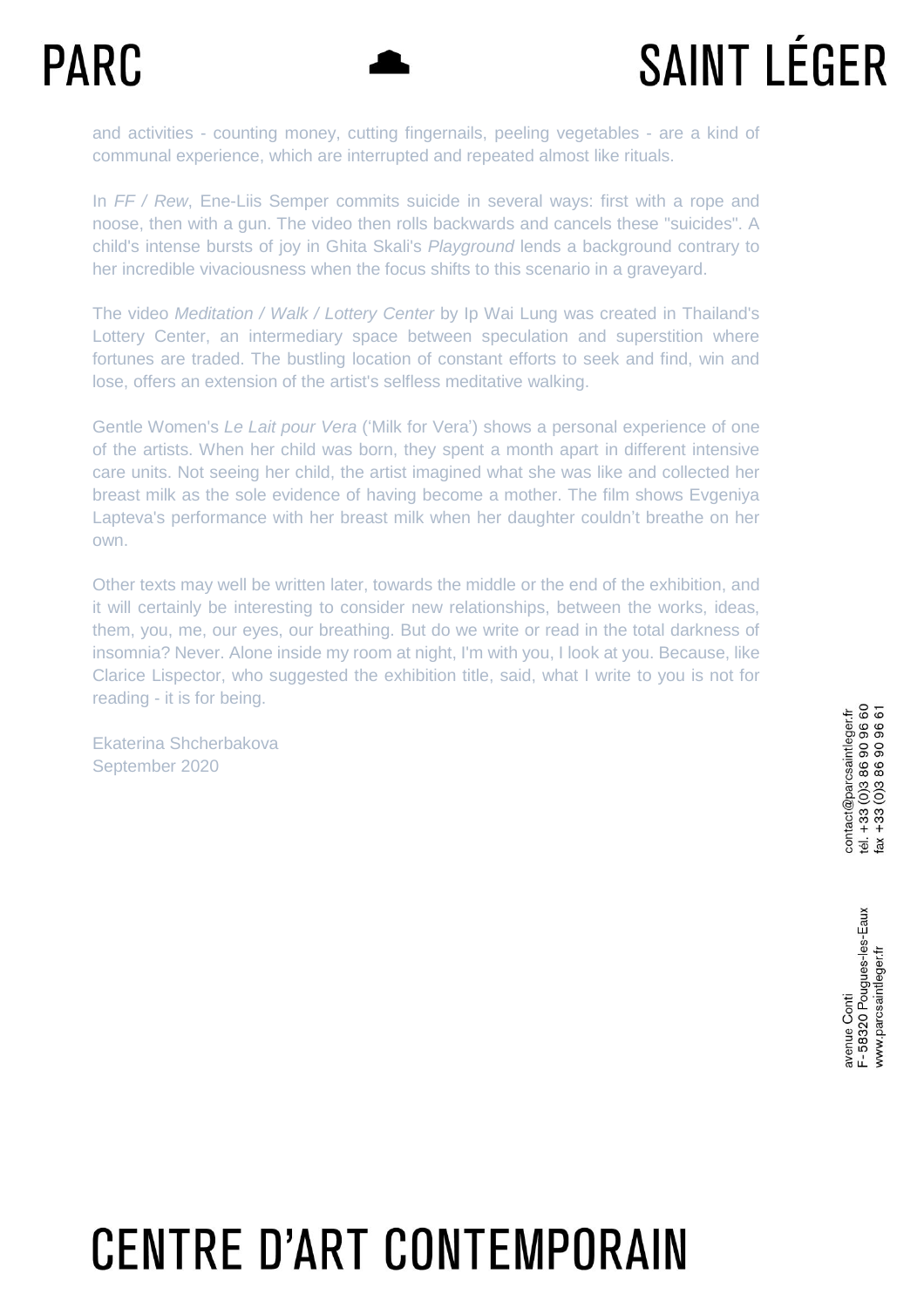# **SAINT LÉGER**

#### **Biographies**

**Cecilia Granara**, of Italian nationality, was born in Jeddah, Saudi Arabia, in 1991. She is a painter and writer, drawing on self-fiction, poetry, and feminist and religious iconography. She is interested in cultural attitudes to sexuality, relationship to bodies and the use of color as a vehicle for emotions. She studied at Central St. Martin's School of Art and Design in London, Hunter College in New York City, and at the Ecole Nationale Superieure des Beaux Arts in Paris. Solo shows include "Quatre Coeurs" at Exo Exo, Paris and "Lasciare Entrare, Lasciare Andare" at Studiolo Project, Milan. Her work is represented by Exo Exo (Paris).

**Grace Denis** is a multidisciplinary artist born in Los Angeles in 1990 and currently based in Belgium. She studied at the California Institute of The Arts in Los Angeles and at the Haute École d'Art et de Design in Geneva. Her practice converges agricultural research with interactive installation, often incorporating edible material, sound, and image. Her work draws reference from participatory action research models and prioritizes collaborations with farmers. She often uses meal as a medium and a pedagogical tool to unravel contemporary consumption patterns. Grace Denis exhibited her work at the Conserverie in Marrakech, Ionian Center for the Arts and Culture in Kefalonia in Greece, Navel in Los Angeles.

**Markus Martinovich** was born in Moscow in 2006. He is based in Moscow and Düsseldorf. His personal exhibition at the Komod gallery in Moscow took place when he was 8. Today 14, this artist with health conditions does not stop creating. If he can't draw, he makes digital art or creates audio. Markus Martinovich is an artist who finds himself in an area outside of social influence and academic rules, creating his own code of communication with society. Intuitively and non-trivially, through the prism of his unique feelings, he asks questions that concern us all, and develops a deep existential research. His work has been shown at the National Center for Contemporary Art in Moscow, Gazelli Art House in London, at the 6th Moscow International Biennial for Young Art, at Kuenstlerhaus Lydda in Bielefeld, Germany.

**Morgane Tschiember** was born in 1976 in Brest, she lives and works in Paris. She graduated from Beaux-Arts in Quimper and Paris. For many years Morgane Tschiember has been exploring the performative qualities of materials that she appropriates in order to test their specificities and limits, and to draw new forms from them. Her approach escapes categorization, and is located somewhere halfway between painting and sculpture, placing body, space and experience at the center. Her personal exhibitions took place at Mac / Val in Paris, at the Fondation d'entreprise Ricard, at the Regional Center of Contemporary Art in Sète, at the Portique, Regional Center of Contemporary Art in Le Havre, at the CAC La Traverse in Alfortville, Museum of Fine Arts in Dôle.

**Ian Wilson** was born in 1940 in Durban, South Africa, and died in 2020. Ian Wilson had been exploring the aesthetic potential of spoken language since the late 1960s. The artist started his career as a painter, but quickly abandoned this medium to explore the act of discussion as the sole medium of his artistic approach. The *Discussions* about time, knowledge or the Absolute were taking place during four decades, never recorded or photographed. His work was presented in many international artistic institutions, notably

# contact@parcsaintleger.fr<br>tél. +33 (0)3 86 90 96 60<br>fax +33 (0)3 86 90 96 61

F-58320 Pougues-les-Eaux www.parcsaintleger.fr avenue Conti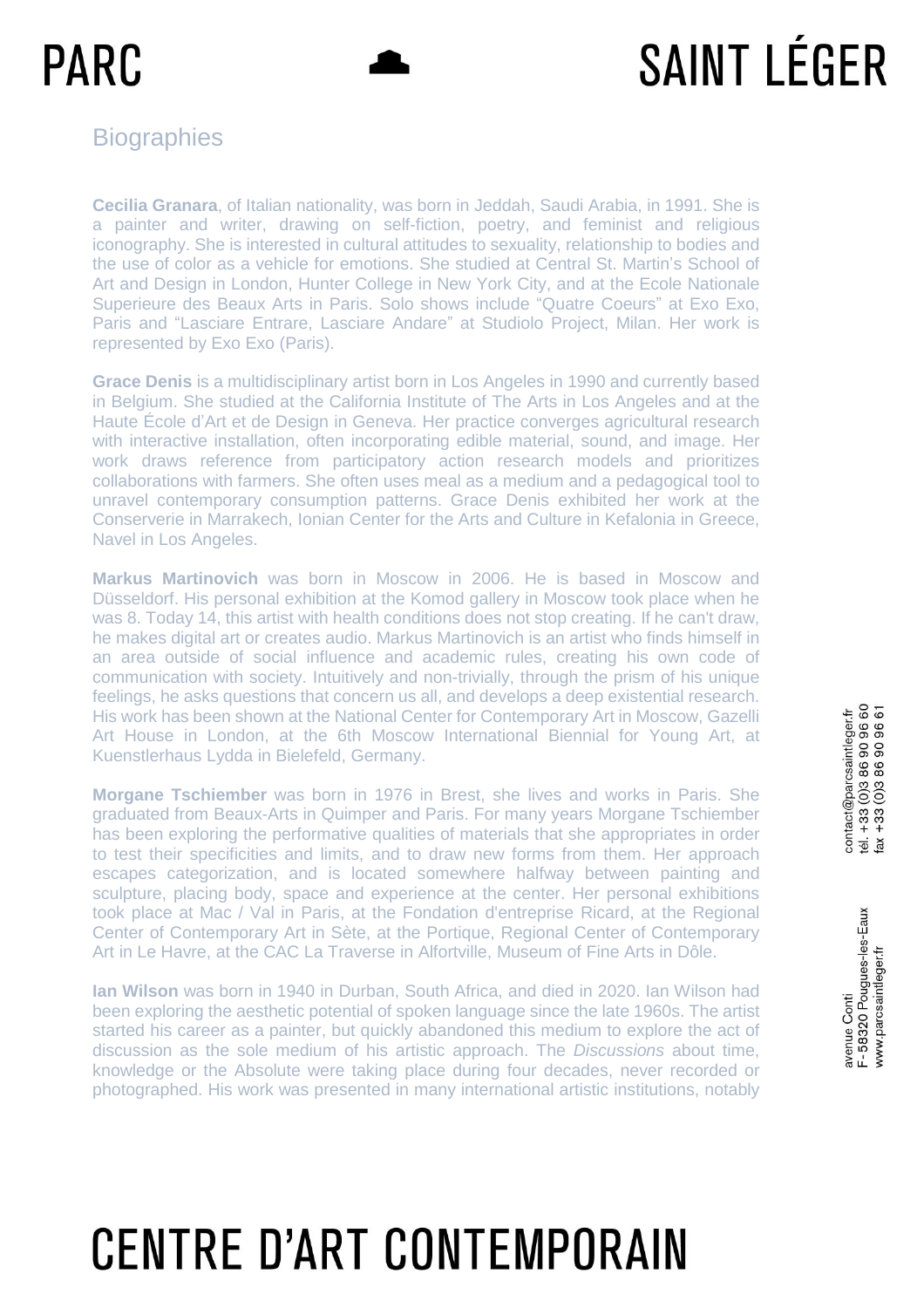# **SAINT LÉGER**

at the Van Abbemuseum in Eindhoven, at the Museum of Modern Art in Paris, at MOMA in New York, at MAMCO in Geneva or at Tate Modern in London.

**Viriya Chotpanyavisut** was born in 1982 in Bangkok, Thailand, he lives and works in Bangkok. He graduated from Rangsit University in Bangkok, the École supérieure des Beaux-Arts in Toulouse and the École nationale d'arts Paris-Cergy. In his photographs and films, he captures ephemeral natural phenomena, such as particles of dust, light, reflection or humidity of the air. Viriya Chotpanyavisut has exhibited in Thailand and internationally. He participated at the (EVA) Irish Biennial 2018, exhibited at the Saatchi Gallery in London or at the Sxczecin National Museum in Poland. In France he has notably exhibited at the FRAC Auvergne, IAC Villeurbanne, at the Palais de Tokyo or at the Salon de Montrouge. Viriya is represented by Gilles Drouault, galerie / multiples, Paris, France; and Gallery Ver, Bangkok, Thailand.

**Sarah Nefissa Belhadjali** was born in 1988 in Lyon, she lives and works in Paris. She studied life sciences at Pierre and Marie Curie University before continuing her education in performative practices at the Beaux-Arts in Paris. Her artistic work borrows from scientific methodology: collect data and propose different visualizations; create simulations where different contexts hybridize. This is for example the case for the Nouvelle Collection Paris, created in 2016, a functional brand at the crossroads of new methods of presenting works of art and extra-artistic practices, such as fashion, communication and partnership. His work has been presented in group exhibitions in France (Palais de Tokyo -festival Do Disturb-, La Panacé, Le DOC! Palais des Beaux-Arts de Paris, AMAC Projects gallery, Multiples gallery, Foundation Brownstone) and abroad in Turin (The Others Art Fair) and Berlin (Mindscape Universe space project) as well as online at the Virtual Dream Center.

**Mélanie Villemot** was born in 1988 in Paris, where she lives and works. She graduated from the EESAB in Rennes. Her work, essentially performative, explores the modalities of individual and collective identity construction present in consumer societies. She questions the practices commercialized by the industries of well-being, entertainment and beauty to create body ornaments and gestures that test the states of consciousness of performers and participants. Her work has been shown at Glassbox Paris, at MO.CO Panacée in Montpellier, at the project space Mindscape universe in Berlin, at The others art fair in Turin, at the Zoo Galerie in Nantes, at the Eric Mouchet gallery in Paris, at the Speedy Grandma gallery in Bangkok or the Contemporary art center Le Quartier in Brest. She took part in the Generator program at the 40mcube Art center in Rennes and at the Hong Hub residence in Thailand.

**Wura-Natasha Ogunji** was born in 1970 in Saint Louis (United States), she lives and works in Lagos, Nigeria. She has a BA in Anthropology from Stanford University in San Francisco and an MA in Fine Arts from the University of San Jose. She makes drawings, performances and videos. Her works explore the notion of homeland, diasporic identity, the role of women in Nigerian society and figures of Yoruba culture, often through her own body. She was a recipient of a Guggenheim Fellowship. Her work has been exhibited at the Palais de Tokyo in Paris, at the Kochi-Muziris Biennale in India, at the Louisiana Museum of Modern Art in Copenhagen and at the Brooklyn Museum in New York.

**Moe Satt** was born in 1983 in Yangon, Myanmar, he lives and works in Yangon. He graduated from East Yangon University with a Bachelor of Sciences. Moe Satt often uses